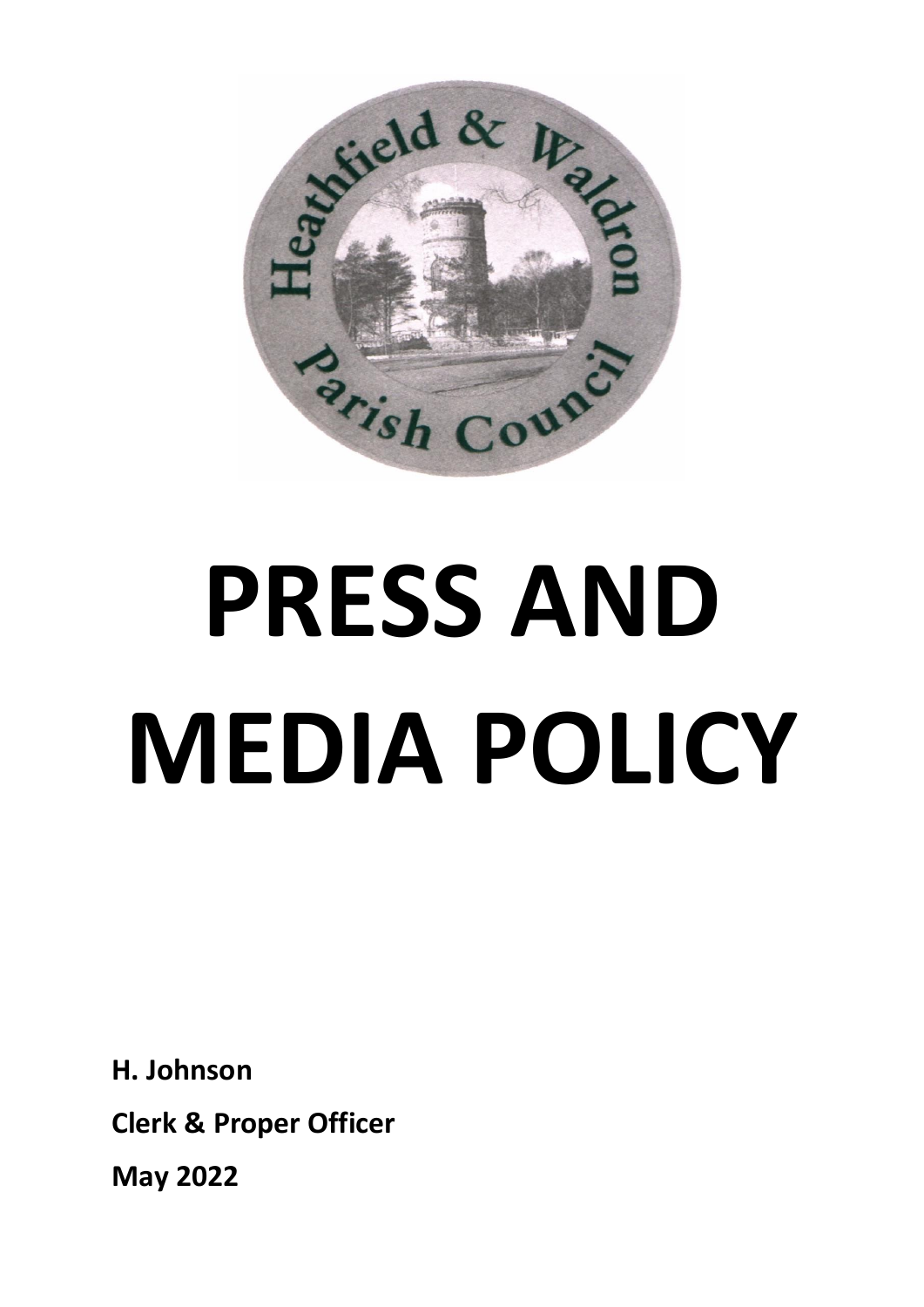### 1. INTRODUCTION

1.1 The purpose of this policy is to define the roles and responsibilities within the Council for working with the media and deals with the day-to-day relationship between the Council and the media.

1.2 It is not the intention of this policy to curb freedom of speech or to enforce strict rules and regulations. Rather, it provides guidance on how to deal with issues that may arise when dealing with the media.

## 2. KEYS AIMS

2.1 The Council is accountable to the local community for its actions and this can only be achieved through effective two-way communications. The media – press, radio, TV, internet – are crucially important in conveying information to the community so the Council must maintain positive, constructive media relations and work with them to increase public awareness of the services and facilities provided by the Council and to explain the reasons for particular policies and priorities.

2.2 It is important that the press have access to the Clerk and to background information to assist them in giving accurate information to the public. To balance this, the Council will defend itself from any unfounded criticism and will ensure that the public are properly informed of all the relevant facts using other channels of communication if necessary.

### 3. THE LEGAL FRAMEWORK

3.1 The law governing communications in local authorities can be found in the Local Government Acts 1986 and 1988. The Council must also have regard to the governments Code of Recommended Practice on Local Authority Publicity.

3.2 The Parish Council's adopted Standing Orders should be adhered to.

### 4. CONTACT WITH THE MEDIA

4.1 The Clerk and Members should always have due regard for the long-term reputation of the Council in all their dealings with the media.

4.2 Confidential documents, exempt Minutes, reports, papers and private correspondence should not be leaked to the media. If such leaks do occur, an investigation will take place to establish who is responsible and appropriate action will be taken.

4.3 When the media wish to discuss an issue that is, or is likely to be, subject to legal proceedings then advice should be taken from the Council's solicitor before any response is made. Whenever possible any information given to the press shall be given in writing so as not to leave interpretation open to misunderstanding and misreporting.